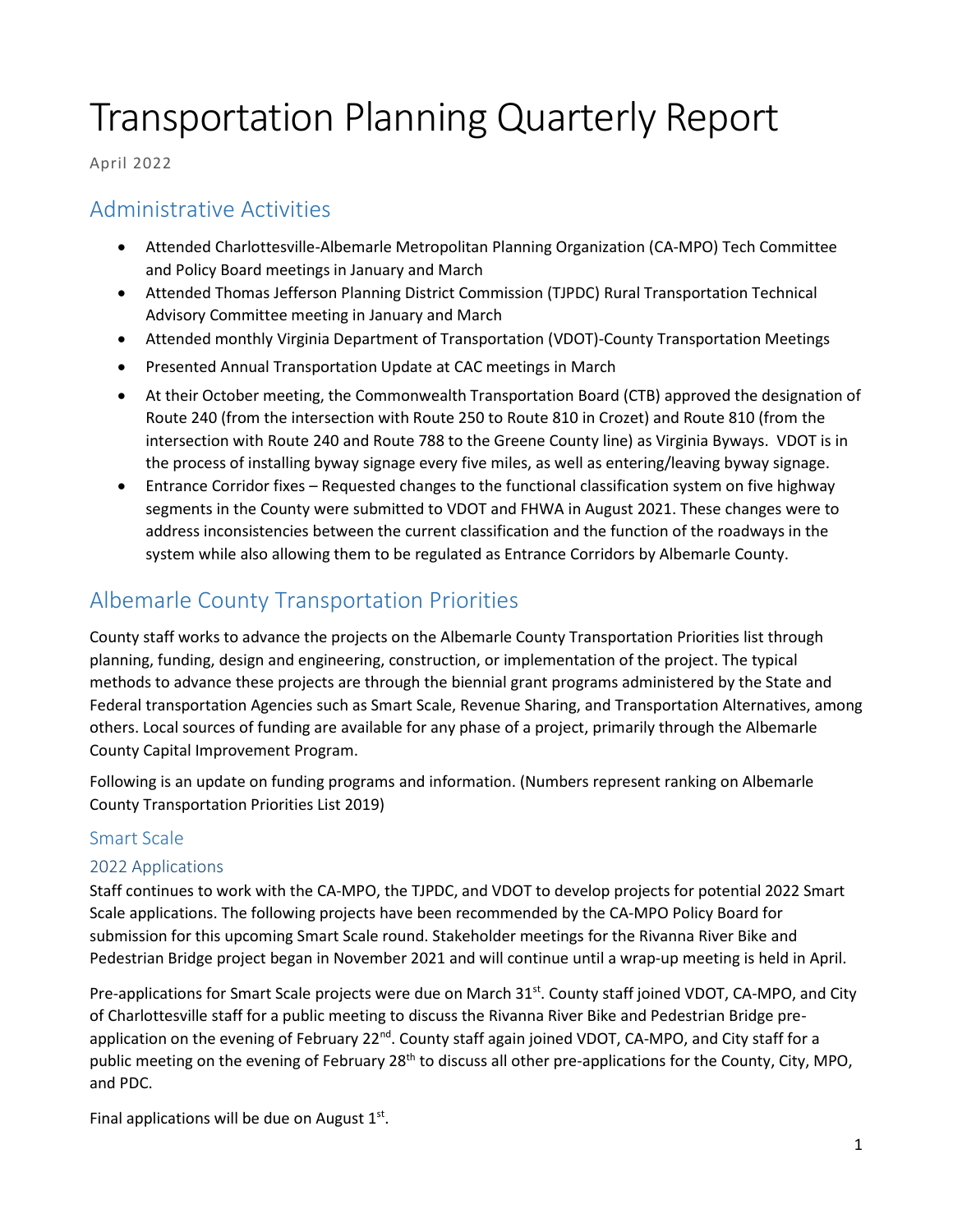**#1. District Avenue Roundabout –** This project was initially a component of the recommended Hydraulic/29 Intersection Improvements package, which failed to get funding in 2018 Smart Scale application. It was removed from the 2020 application but is now recommended for a 2022 Smart Scale application by the CA-MPO.

**N/A. Rivanna River Bike and Pedestrian Bridge: South Pantops to Woolen Mills - The Rivanna River** bike and pedestrian bridge was a priority recommendation from the Jefferson Area Bicycle and Pedestrian Plan and is identified in the Rivanna River Corridor Plan, Pantops Master Plan, and others. VDOT performed an evaluation on potential locations for this bridge in 2020 and focused in on two locations in the Woolen Mills/Riverview Park/State Farm/Martha Jefferson area. The Charlottesville-Albemarle MPO has recommended an application for this project in the upcoming Smart Scale round. Additional planning and conceptual design by VDOT will be necessary. CA-MPO staff have begun facilitating monthly stakeholder meetings on this project; the stakeholder group membership was approved by the CA-MPO Policy Board.

**#10. Avon Street Corridor Bicycle and Pedestrian Improvements** – The recently completed Avon Street RE(Vision) Study, as well as the City of Charlottesville Bicycle & Pedestrian Plan, and the most recent Long Range Transportation Plan identify a need for improved bicycle and pedestrian infrastructure along this developing corridor, which includes access to 5<sup>th</sup> Street Station. The Charlottesville-Albemarle MPO has recommended an application for this project in the upcoming Smart Scale round. The application will likely focus on bicycle and pedestrian improvements along Avon between Druid Avenue and the Avon Court Park & Ride. It should be noted that Albemarle County submitted a pre-application for another Avon Street Corridor project (south of I-64) – the County application is described in greater detail in the next section.

**#19. 5th Street Extended Multimodal Improvements –** This project would extend bicycle and pedestrian infrastructure from the recently approved 5<sup>th</sup> Street Hub and Trails project north to Harris Road; the project would also address the intersection of 5<sup>th</sup> Street and 5<sup>th</sup> Street Station Parkway. It should be noted that Albemarle County submitted a pre-application for another 5<sup>th</sup> Street Extended project (further south) – the County application is described in greater detail in the next section. Furthermore, the City of Charlottesville also submitted a pre-application for a project further north along 5<sup>th</sup> Street.

The following projects have been submitted as 2022 Smart Scale pre-applications by Albemarle County, with assistance from VDOT.

**#10. Avon Street Bicycle and Pedestrian Improvements – Mill Creek Drive to Peregory Lane:** This project is a segment of a recommendation from the Southern Areas Master Plan, the top priority recommendation from the Avon Street Corridor Study, and a proposal from the Quality-of-Life program. The recommendation is to construct a shared-use path adjacent to Avon St on the west side of the road from Mill Creek Drive to Peregory Lane. It includes a pedestrian crossing of Avon Street near the Lakeside Apartments. This project was initially submitted as a pre-application for the current round of Revenue Sharing; however, limited availability of revenue sharing funds caused staff to evaluate this project for a potential Smart Scale application instead.

**#17. Belvedere Boulevard/Rio Road Intersection Improvement –** The Rio Corridor Study evaluated the Belvedere/Rio intersection and recommended a continuous green-T treatment. With the continuous green-T, vehicles traveling along Rio Road would continue through the intersection without stopping. Vehicles turning left onto Rio Road from Belvedere Boulevard would use a channelized receiving lane on Rio Road to merge onto Rio Road eastbound. No turning movements are restricted, such that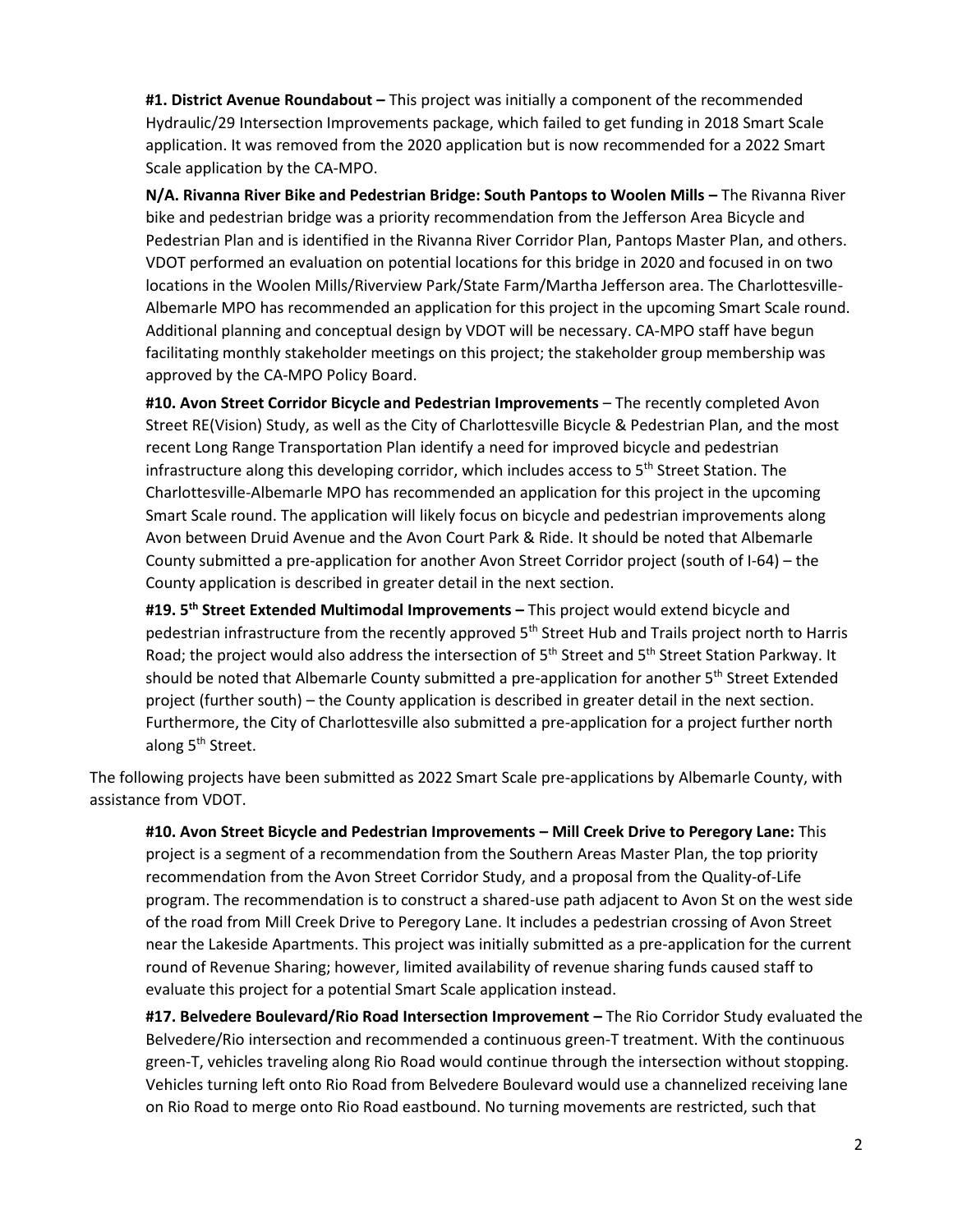vehicles traveling on Rio Road could make right or left turns onto Belvedere Boulevard and vehicles on Belvedere Boulevard could turn right or left onto Rio Road. It is still to be determined whether this intersection treatment will be signalized. Traffic from westbound Rio to the church located on the south side of Rio Road would utilize a U-turn location at Greenbrier Terrace.

**#19. 5 th Street Extended Bicycle and Pedestrian Improvements –** Recommendations from the recently completed 5<sup>th</sup> St STARS Study included bicycle and pedestrian improvements along the entire corridor. Ongoing development in the corridor is exacerbating the need for more multi-modal connectivity. This proposal is to extend the shared-use path proposed by the ABC development to the north and south to create a continuous facility on the west side of 5<sup>th</sup> Street/Old Lynchburg Road from Ambrose Commons to Afton Pond Court (Stagecoach Rd). A two-stage pedestrian crossing at Hickory St is being explored. The project would include a road diet (single lane for each travel direction and a center turn lane) from the previously funded roundabout at the Old Lynchburg/5th Street/County Office Building intersection to Ambrose commons.

**N/A. Old Trail Drive/US 250 West Intersection Improvements –** The nearby Crozet Avenue/US 250 West intersection was prioritized in the Albemarle County Transportation Priorities List 2019 as #21; however, it should be noted that this priority ranking was set prior to the Crozet Area Transportation Study, which showed that the more serious issue in this segment of 250 is at the intersection with Old Trail Drive. This pre-application proposes a roundabout at the Old Trail Drive/250 intersection with pedestrian accommodations, particularly for the pedestrian movement across 250.

The following projects have been submitted as 2022 Smart Scale pre-applications by the TJPDC on Albemarle County's behalf, with assistance from VDOT. It should be noted that while five pre-applications may be submitted, ultimately, only four final applications may be submitted by the TJPDC on our behalf. County staff have requested five pre-applications, as further VDOT review of the proposed improvements for these sites will give us better information about project efficacy, impact, and estimated cost. Once we have that information, the County can make a more informed decision regarding which four projects to prioritize for this round of Smart Scale applications and which one project to hold for a future funding opportunity.

**#9. US 250/Rolkin Road Pedestrian Improvements:** This project was identified as part of the VDOT Project Pipeline process. The project would be composed of two main project elements: 1) An at-grade pedestrian crossing for all legs of the 250/Rolkin Road intersection; and, 2) Continuation of the sidewalk on the southern side of 250 (that currently ends at Rolkin Road) to State Farm Boulevard.

**N/A. US 250/Peter Jefferson Parkway Intersection Improvements and Access Management:** This project was identified as part of the VDOT Project Pipeline process. The project would have four main elements: 1) Add a right-turn only for eastbound traffic on 250 (turning right onto Peter Jefferson Parkway) to reduce rear-end crashes at this intersection; the existing shared right-turn/thru-lane should be converted to thru-only; and, 2) Implement a "Thru-cut" at the 250/Peter Jefferson Parkway intersection such that thru-movements on the minor approaches are eliminated to maximize signal efficiencies and reduce delay; and, 3) Construct a new park and ride lot on the northwest corner of the 250/Peter Jefferson Parkway intersection; and, 4) Complete the median between Pantops Mountain Road and Peter Jefferson Parkway – this access management treatment is intended to improve safety and reduce delay. This application may include at-grade pedestrian crossings of 250 at Pantops Mountain Road and/or Peter Jefferson Parkway.

**#16. US 250 West/US 29 Bypass Interchange:** The interchange ramps at Ivy Rd (US 250) and the US 29 Bypass were identified in the US 250 West STARS Study as a high priority location for improvements to address safety and congestion issues in this critical regional corridor. It was also acknowledged that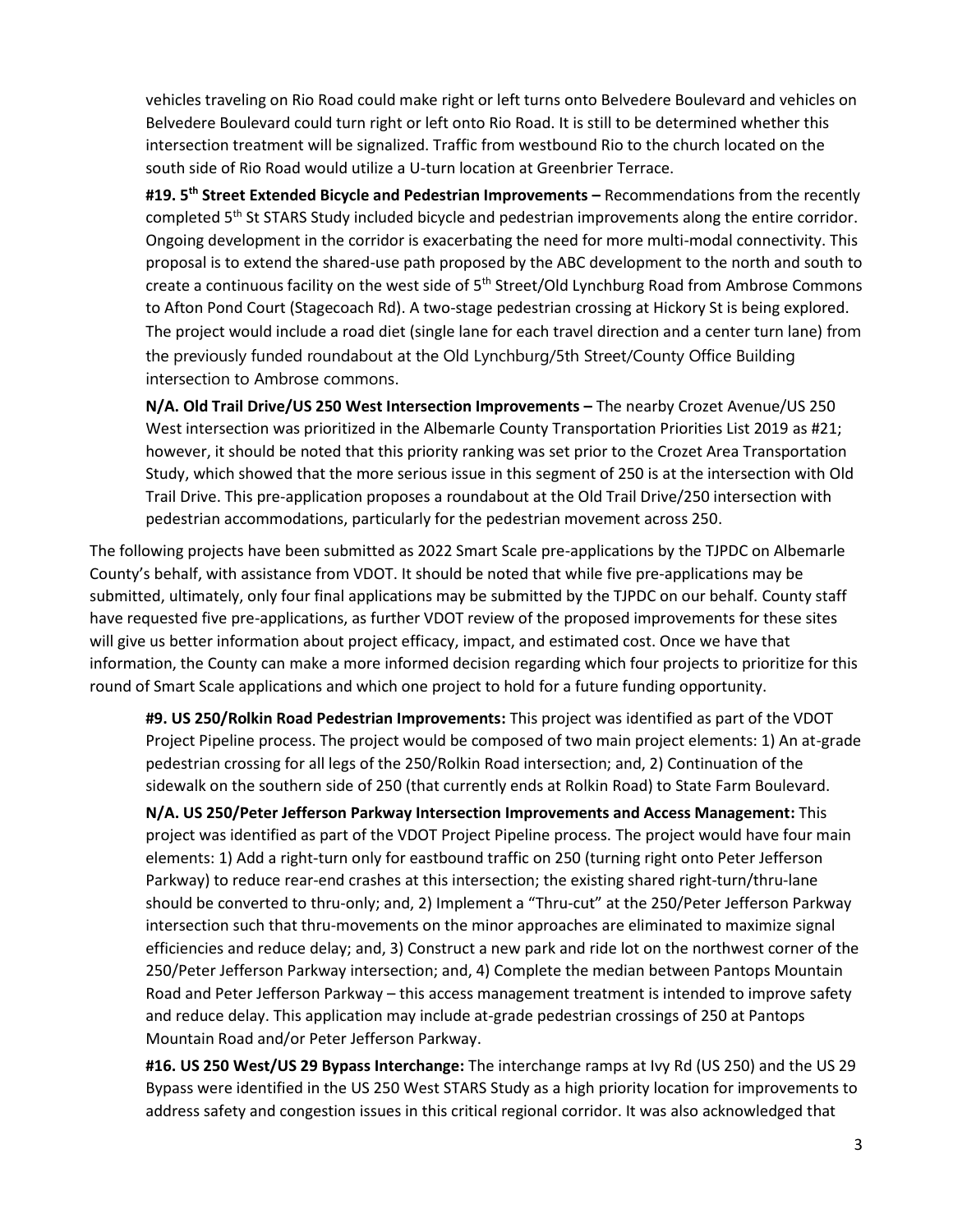issues at these interchange ramps were tied to the US 250/Old Garth/Canterbury intersection. VDOT is currently evaluating this segment to identify potential solutions for the pre-application.

**#39. US 250/Louisa Road (Route 22) Intersection Improvements:** This project was identified as part of the VDOT Project Pipeline process. The project would result in a displaced left-turn for traffic traveling east on 250 and turning north onto Louisa Road. The intersection is likely to be signalized.

**N/A. US 250/Milton Road Intersection Improvements:** This project was identified as part of the VDOT Project Pipeline process. The project would construct a roundabout at this intersection.

#### 2020 Applications

The Smart Scale Projects submitted in 2020 and were approved with the Six-Year Improvement Program at the Commonwealth Transportation Board in July 2021 are listed below.

The Old Lynchburg/5th Street Extended Intersection Improvements, Rio Road/John Warner Parkway Intersection Improvements, Route 20/Route 53 Intersection Improvements, and Route 250 East Corridor Improvements projects are being fast-tracked by VDOT. As part of our applications, Albemarle County committed funding to these four projects, and on February 16th, the Board of Supervisors confirmed that the County would pay a total of \$5 million to VDOT in FY 23 and \$2 million in FY25 to leverage approximately \$25.8 million in State funding for the design/engineering, right-of-way acquisition, and construction of all four projects.

**#2. Route 250 East Corridor Improvements (Route 20 to Hansen Road):** This project will close the center turn lane with a median between the Rt 20 intersection and Rolkin Rd with potential breaks at Hansen Rd, Town & Country Ln, and People Place for limited movements and additional right-turn lanes as necessary. Sidewalk gaps will also be addressed. This project has been fast-tracked by VDOT. Albemarle County has committed \$2 million to this project. Design is expected to begin in FY25.

**#7. Old Lynchburg Road/5th Street Extended Intersection Improvements:** This project will address failing operations at the entrance to the County Office Building on  $5<sup>th</sup>$  St with a roundabout including pedestrian crosswalks. This project has been fast-tracked by VDOT. Albemarle County has committed \$2 million to this project. Design is expected to begin in FY23.

**#15. Route 20/Route 53 Intersection Improvements:** This project will convert this intersection into a roundabout and include bicycle and pedestrian accommodations. This project has been fast-tracked by VDOT. Albemarle County has committed \$1 million to this project. Design is expected to begin in FY23.

**#14. Rio Road/John Warner Parkway Intersection Improvements:** This project will construct a roundabout to address identified traffic issues at this intersection and improve pedestrian and bike facilities. This project has been fast-tracked by VDOT. Albemarle County has committed \$2 million to this project. Design is expected to begin in FY23.

The following projects were also submitted at Smart Scale applications in 2020, and they were awarded funding by VDOT; however, they have not been fast-tracked. These projects are expected to follow the original schedule.

**#1. Hydraulic/29 Intersection Improvements:** The major features of this project include removal of the left-turns from Hydraulic to US 29, a pedestrian bridge over US 29, a new transit station, a protected left turn lane from Angus Rd, and a Roundabout at the Hydraulic/Hillsdale intersection.

**#6. Fontaine Avenue/29 Bypass Displaced Left-turn:** This project will reconstruct the existing traditional unsignalized diamond interchange to a partially displaced left-turn intersection also accommodating U-turns that would allow closure of the current left turn movement from northbound Rt 29 to westbound I-64. A Shared-use Path is proposed through the segment as well.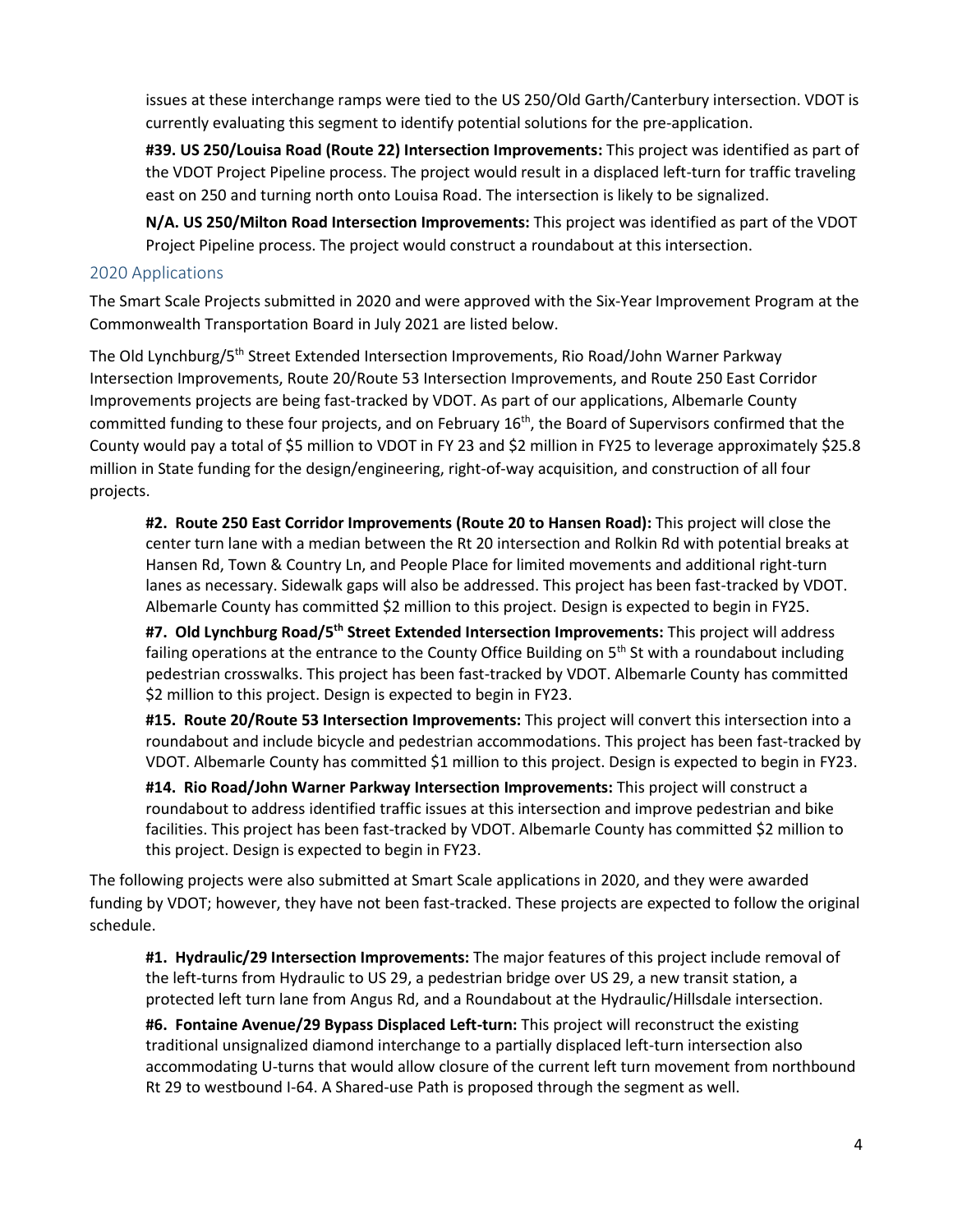**#35. US 29 Shared-Use Path (Seminole Lane North to Carrsbrook Drive):** This project will construct a shared-use path on the east side of US 29.

**#82. I-64/Exit 107 Crozet Park and Ride Lot:** This project will construct a park and ride lot at the corner of Patterson Mill Lane and US 250 just south of the I-64 interchange. This lot could potentially be served by both the Crozet Connect and the proposed Afton Express transit lines.

#### 2018 Applications

One project was funded in Albemarle County in the 3rd Round of Smart Scale.

**#3. Intersection Improvements at Route 20/US 250 in Pantops:** The project will rebuild the traffic signal, add additional turn lanes and reallocate other lanes, add a pedestrian crossing of US 250 and crossings of Route 20 and Riverbend Drive, and close existing sidewalk gaps approaching the intersection. The project is currently in the design phase with expected construction in the 2025-2026 timeframe.

#### Revenue Sharing

#### 2021 Applications

Staff submitted the following application for Revenue Sharing on October 1<sup>st</sup>. We will learn if the application is successful later this spring when VDOT releases the draft Six Year Plan.

#**8. Eastern Ave South (US 250 across Lickinghole Creek to Cory Farms Road):** This project was evaluated through an alignment study and conceptual design, which was funded through the Transportation Leveraging Fund in the Capital Improvement Program (CIP). The result of this study, which produced 30% level design drawings and a conceptual cost estimate, was included in the Revenue Sharing application. The alignment report was presented to the Board in January and the preferred alignment was selected. Additional funding from the Transportation Leveraging Fund was allocated to this project for a geotechnical survey, which is currently underway; the report from that study will be available in late April.

#### 2019 Applications

**#5. Berkmar Drive to Lewis & Clark Drive (Hollymead Town Center to Airport Road)**: This project will extend Berkmar Dr from its current terminus just north of Timberwood Blvd to Airport Rd and includes construction of a roundabout at the Airport Rd/Berkmar Dr/Lewis and Clark Dr intersection. Bike lanes and pedestrian facilities are included. Previous funding has already initiated design; construction is anticipated for 2025. Total project cost is ~\$11MM with ~\$5MM local funding. A project kick-off meeting was held with the design team, VDOT, and Albemarle County staff. This project is being administered by VDOT.

#### 2017 Applications

**Commonwealth Dr./Dominion Dr. Pedestrian Improvements –** This project will construct sidewalk segments to prioritize transit connectivity on Commonwealth Dr from Hydraulic Rd to Dominion Dr and along Dominion Dr from Commonwealth Dr to Rt 29. This project is being administered by Facilities Planning & Construction; they will present an update on this project to the Board of Supervisors at the April 6<sup>th</sup>, 2022 meeting.

**Crozet Square** – This project will reconstruct Crozet Square and Oak St to improve traffic flow and parking. This project is being administered by Facilities Planning & Construction; please see their April 2022 quarterly report for project updates.

**Library Avenue Extension** – Staff has been working closely with the private developer designing this project and VDOT through the engineering and design phase. This has involved numerous public and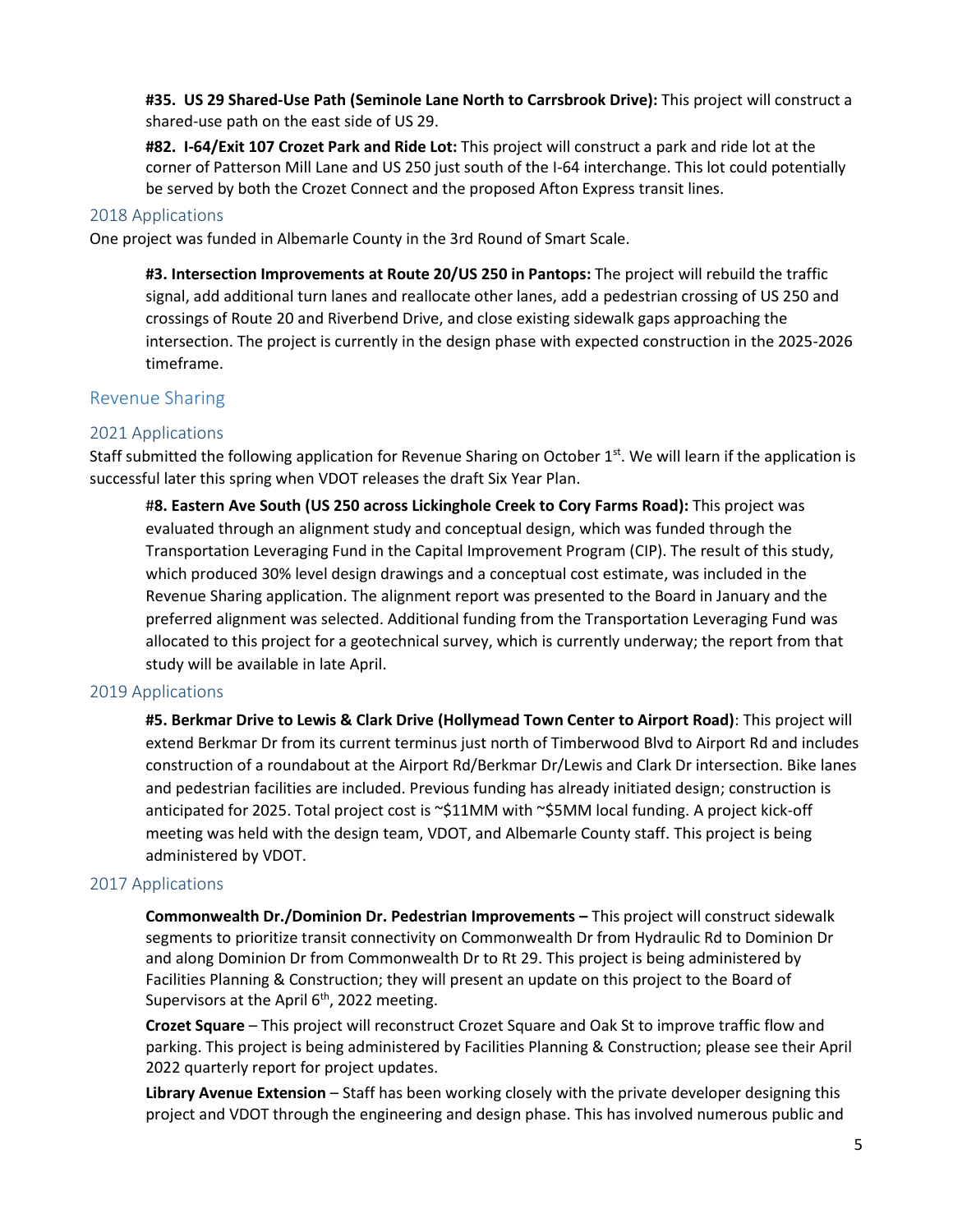project team meetings to determine design requirements that meet VDOT standards. This project is being administered by Facilities Planning & Construction; they will present an update on this project to the Board of Supervisors at the April 20<sup>th</sup>, 2022 meeting.

**Berkmar Drive Bicycle and Pedestrian Improvements** – This project, will extend the shared-use path on Berkmar Dr from Hilton Heights Rd to just south of Woodbrook Dr. A second segment of this project, funded through the Quality-of-Life effort, would extend it to Rio Rd. This project is being administered by Facilities Planning & Construction; please see their April 2022 quarterly report for project updates.

## Albemarle County FY 23-28 Secondary Six-Year Plan (SSYP)

The SSYP allocates funding for the construction, maintenance, and improvement of roads in the state secondary system including the hard surfacing of unpaved roads. Staff presented the FY23-28 SSYP update and the Albemarle County Priority List for Secondary Road Improvements – Unpaved Roads to the Board of Supervisors at their March  $16^{th}$ , 2022 meeting; a public meeting will be held on May  $18^{th}$ , 2022, when the Board of Supervisors will be asked to approve the update and priority list.

# Major Planning Efforts

## Route 29 North Corridor Study

Staff has worked for several months with VDOT, the TJPDC, and Greene County on an evaluation of the 29 Corridor from Airport Road north to Deerfield Drive in Greene County. The purpose of this study is to identify safety and operational improvements for the corridor. A Kick-off Meeting, three Stakeholder Meetings, and the first of two public meetings have been held. The consultant completed a technical memo that reviews existing conditions for the corridor and presented preliminary design alternatives for high-priority intersections. At the time of this writing, the consultant has stated an intention to review recommendations with County staff in late March. A second public meeting will be held in May. The estimated completion date for this study is June 2022.

## Rio Corridor Study

Staff continue to work with the consultant on this corridor study. The initial extent of the project was from US 29 to John Warner Parkway. A second phase was approved in 2021 to extend the proposal south on Rio Road to the City line. The initial public meetings to discuss Phase 1 of the project and gather feedback were held in March; additional public input opportunities included three community pop-up meetings and engagement on the project website. A Phase 2 Kick-off meeting was held in December with the Rio CAC. At the time of this writing, it is expected that the consultant will have shared Phase 2 recommendations for review by County staff.

## Multimodal Transportation Plan

Staff continue to refine a scope of work for a multimodal transportation plan that will be included within the upcoming update to the Comprehensive Plan. The Multimodal Transportation Plan will use population data, land use information, and public input to identify important activity centers throughout the county and, subsequently, how to facilitate movement through and between those centers for individuals of all ages and abilities, no matter the travel mode they choose. Both urban and rural areas of Albemarle County will be considered in the Multimodal Transportation Plan.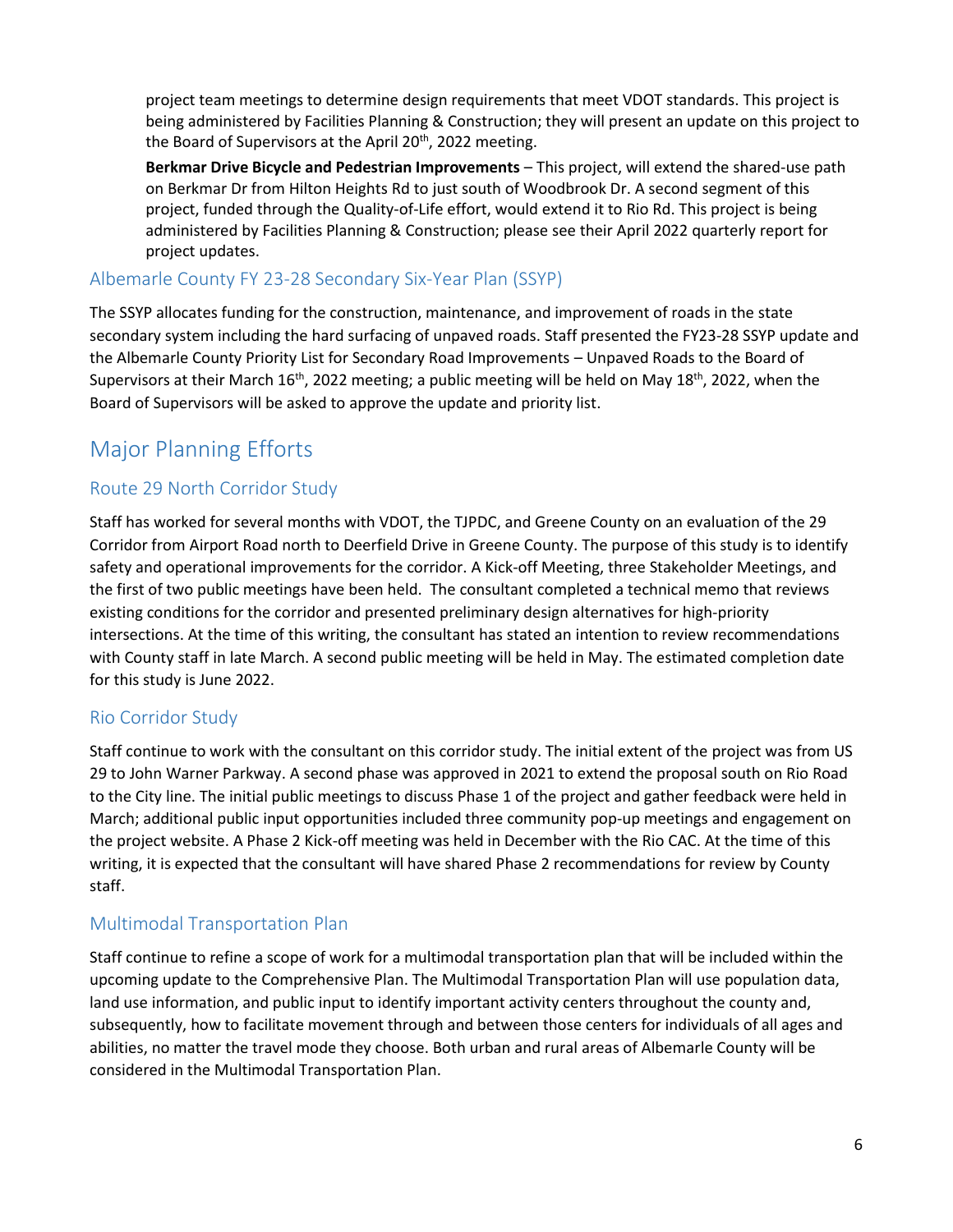## Earlysville/Reas Ford Intersection Improvements

This item will be discussed in a separate executive summary and presentation to the Board of Supervisors at the April 6<sup>th</sup>, 2022 meeting.

## VDOT Project Pipeline Studies

VDOT is proactively identifying potential Smart Scale projects throughout the Commonwealth using the Project Pipeline process. The scope for the project pipeline studies are to assess corridor congestion, analyze safety performance, identify opportunities for improvement, and develop preliminary alternatives based on existing conditions and needs.

Albemarle County has two study areas currently in this process: 1) Pantops – US 250 between Hansen Road and Hansen Mountain Road, and 2) Shadwell – intersection of US 250 and Route 22/Louisa Rd. VDOT-hired consultants have held four stakeholder meetings for these study areas and conducted an online public survey. Staff worked with VDOT to bundle the consultants' recommendations for Smart Scale pre-applications, described earlier in this document.

## Public Transit Program

## Regional Transit Partnership and Regional Transit Vision Plan

Staff attend the monthly meetings of the Regional Transit Partnership, hosted by the Thomas Jefferson Planning District Commission. One significant topic currently underway through the partnership is the Regional Transit Vision Plan, a partially grant-funded effort to collaboratively develop a clear vision for the future of transit in the region. Since the last update, TJPDC staff have identified the need for a governance study to investigate potential collaboration and funding options to help realize the recommendations being made within the Regional Transit Vision Plan. At their 1/19/22 meeting, the Board of Supervisors endorsed the TJPDC's grant application for a governance study and committed local match, should the application be successful. Subsequently, TJPDC staff shared an RFP for consultants for the governance study; they then met with other stakeholders to review submitted proposals and selected AECOM to complete the study, contingent upon grant award. The Regional Transit Vision Plan process is expected to conclude in June of this year.

#### Transit Stop Improvements

Staff have been working with CAT and stakeholders to make improvements at select transit stops around the County. Improvements include installation of benches or other seating, shelters, or minor alterations in the routing or stop locations to improve safety, convenience, or circulation. Much of this work is also being coordinated with proposed developments that can offer stop locations or amenities.

Additionally, staff have continued to work on the "Sense of Place" project – spearheaded and led by Supervisor McKeel – to bring public art, along with amenities such as transit shelters – to select transit stops in Albemarle County. Construction of the first Sense of Place location is expected to be complete this April. Investigation of the Northside Library as a second Sense of Place location continues. Meetings of the Sense of Place Working Group, which will help manage the logistics of identifying, installing, and maintaining the art at all Sense of Place locations are expected to resume this spring.

## Albemarle County Transit Expansion Study

This study is also the result of a recent grant the TJPDC was awarded from the DRPT. This is a feasibility study and an implementation plan for expanded transit service to population and employment centers in the Pantops area, Thomas Jefferson's Monticello, and along Route 29 north between City Limits and the UVA Research Park and Rivanna Station. Since your last update, the consultants and County staff have presented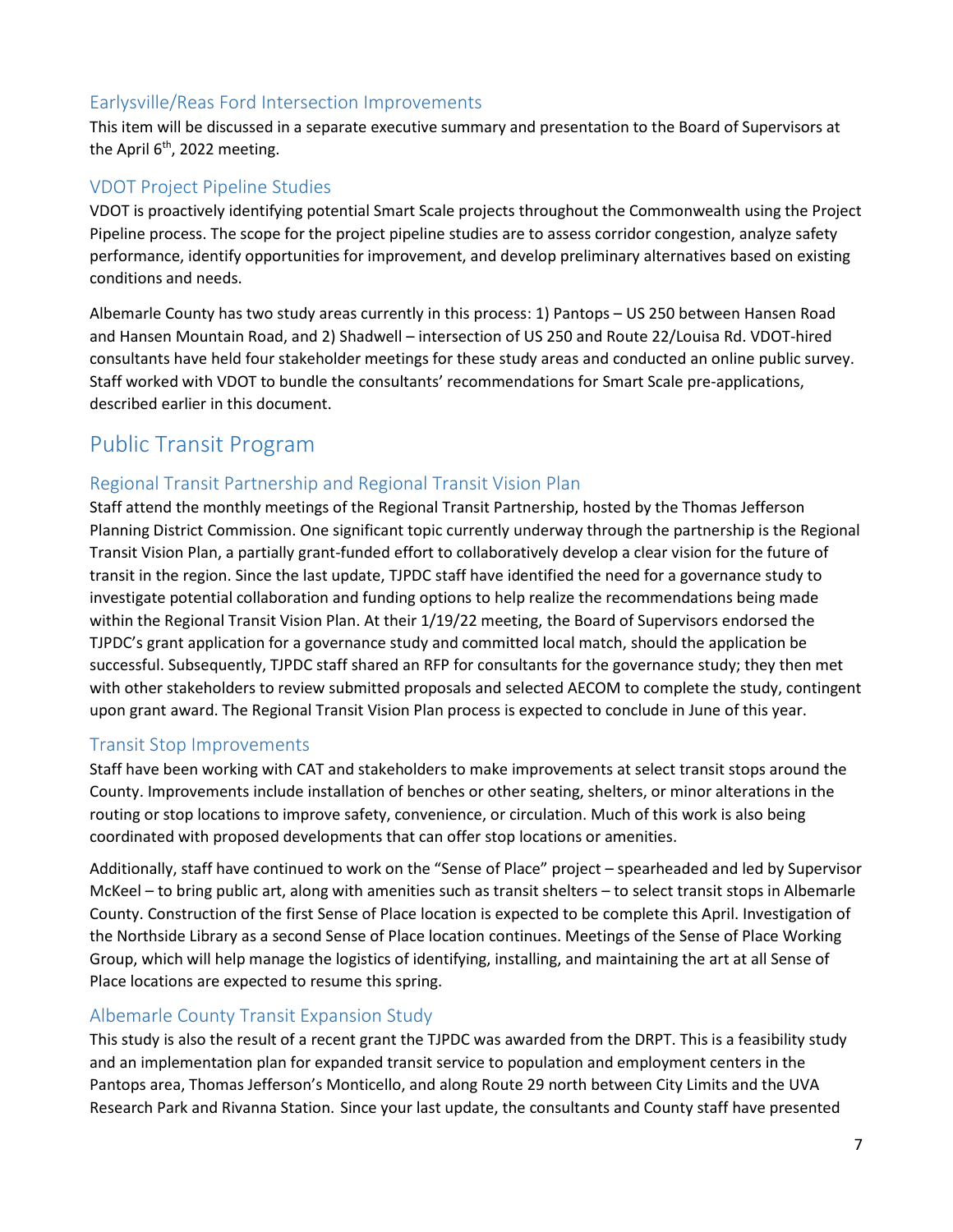their final recommendations and cost estimates at the 1/19/22 Board of Supervisors meeting. The final recommendations specified a one-year pilot microtransit service for the Route 29 north and Pantops study areas for approximately \$1.9 million; with grant support from the Department of Rail and Public Transit, the cost of the pilot program to the County would be approximately \$380,000. County staff will learn if the grant application is successful later this spring.

## Bicycle and Pedestrian Program

Staff attended the one Regional Bicycle and Pedestrian Coordination Committee meeting that was held last quarter. The committee is made up of representatives from the City, the TJPDC, and UVA, and the Mobility Alliance, which is an outgrowth of a grant received by the Piedmont Environmental Coalition and the CA-MPO. These meetings are opened to the public. At this meeting, the agenda included bike and pedestrian elements of upcoming Smart Scale projects and the continuation of One Map efforts – One Map would be a regional GIS map that includes all existing bicycle and pedestrian infrastructure within the County, City, and at UVA.

## Currently Funded Projects

**Old Lynchburg Road Bicycle and Pedestrian Improvements:** This priority project (#26) to address connectivity issues was recommended for funding through the Board of Supervisors Quality of Life program. This project is being administered by Facilities Planning & Construction; please see their April 2022 quarterly report for project updates.

**Greer/Jouett Bike/Pedestrian Improvements:** Funded in 2018 through Transportation Alternatives, the project would construct sidewalk and shared-use paths to connect from Hydraulic Road to Greer Elementary School. This project is being administered by Facilities Planning & Construction; please see their April 2022 quarterly report for project updates.

**Ivy Road (US 250) Bicycle and Pedestrian Improvements:** This project will construct continuous sidewalk on the south side of Ivy Road from the City Line west to Stillfried Lane and include bike lane and curb and gutter. A crosswalk and pedestrian signals will also be installed to cross Ivy Road at the Old Ivy Road intersection. This project is being administered by Facilities Planning & Construction; please see their April 2022 quarterly report for project updates.

**Rio Road Pedestrian Improvements:** This project will construct segments of sidewalk along Rio Road from the John Warner Parkway to Towne Lane and include a new pedestrian crosswalk and pedestrian signal at the Pen Park Road intersection. This project is being administered by Facilities Planning & Construction; please see their April 2022 quarterly report for project updates.

**Avon Street Pedestrian Improvements –** This project will construct various segments of sidewalk on Avon Street Extended between Swan Lake Drive and Arden Drive. This project is being administered by Facilities Planning & Construction; please see their April 2022 quarterly report for project updates.

**US 250 West Pedestrian Improvements –** This project will construct segments of sidewalk along US 250 West in Crozet from Cory Farms Drive to Clover Lawn Lane and include a new pedestrian crosswalk and pedestrian crossing beacon near Clover Lawn Lane. This project is being administered by Facilities Planning & Construction; please see their April 2022 quarterly report for project updates.

## Upcoming Bicycle and Pedestrian Planning

There are several bicycle and pedestrian projects that are in the early, conceptual planning stages. Funding for each of the following projects has been included in the recommended FY23 County budget.

**Free Bridge Lane:** This roadway between Darden Towe Park and 250 currently has shared use path along the west side of the unstriped roadway, but there are concerns that the shared use path is poorly defined at some parts, making it a hazard to vulnerable users. Free Bridge Lane currently sees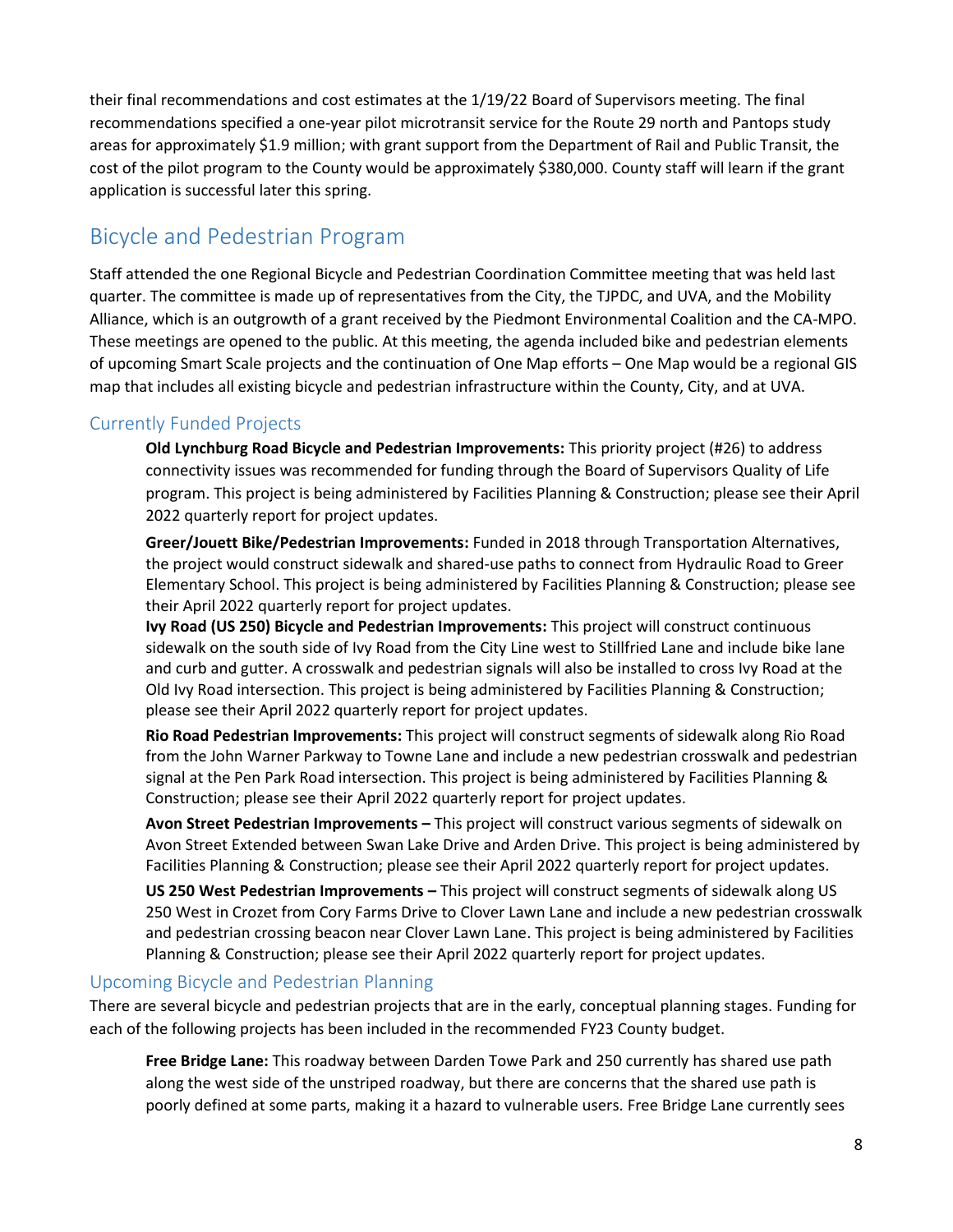low traffic volumes. Future use of Free Bridge Lane includes access to a future Albemarle County park site (using proffered land just to the east of the roadway). Staff would like to have a consultant conduct a conceptual design and limited feasibility study to investigate limiting motor vehicle travel to southbound only, improving bicycle and pedestrian facilities, and addressing parking needs for the future park site. Staff have received from LPDA a cost estimate for such a design and feasibility study; LPDA would be ready to begin work once the County has identified available funding.

**Route 20 Shared Use Path:** Staff have begun to conceptualize a shared use path on the east side of Route 20 from Quarry Road to at least as far south as Dairy Barn Road. Challenges to this design include crossing I-64 on- and off-ramps, bridging Moore's Creek, and limited space beneath I-64. Any conceptual designs will be discussed with VDOT before additional steps are taken.

**Solomon & Inglewood Pedestrian Improvements:** This project would install sidewalks along Solomon Rd and Inglewood Dr between Hydraulic Road and Georgetown Rd. Early planning work would require a conceptual design that addresses the numerous driveway crossings, as well as a cost estimate that considers ROW acquisition.

# Development Projects

Transportation staff reviews and comments on transportation issues related to pre-application meetings and projects submitted for Zoning Map Amendments, Special Use Permits, and Site Development Plans. Transportation staff's role is to review the Traffic Impact Assessment or other transportation information and assist the lead reviewer or engineer in the development and scoping of traffic studies and review of plans/plats for transportation and mobility issues such as transit, pedestrian access and interconnectivity. Major projects reviewed/discussed this quarter include:

- **Barnes Lumber development and Library Ave design Staff continues to attend meetings with County** officials, VDOT, and developers of the Barnes Lumber related to the Library Avenue Extension Project, the proposed development of the property, and necessary traffic improvements.
- **ZMA2020-5 – Old Dominion Village:** Review of the proposal to rezone this site on Route 240 in Crozet to Neighborhood Model.
- **ZMA2021-1 – Willow Glen:** Review of the residential development proposal and Transportation Impact Analysis on Dickerson Road.
- **ZMA2021-8 – Old Ivy Residences:** Review of this 225-unit residential development proposal and Transportation Impact Analysis on Old Ivy Road.
- **ZMA2021-11 – The Heritage:** Review of the residential development proposal and Transportation Impact Analysis on Rio Road.
- **ZMA2021-13 – Southwood Phase 2:** Review of the mixed-use development proposal (1,035 Units; 20K sq ft commercial) and Transportation Impact Analysis on Old Lynchburg Road.
- **ZMA2021-16 – North Fork Discovery Park:** Review of the proposal to rezone the North Fork Discovery Park to add 1,400 residential units.
- **SP2021-13 – Living Earth School:** Planning Commission recommended denial of this Children's Camp located in the Rural Area on 2021/12/14
- **ZMA2022-2 - Seig Property:** Review of the proposal to rezone this property and the accompanying TIA